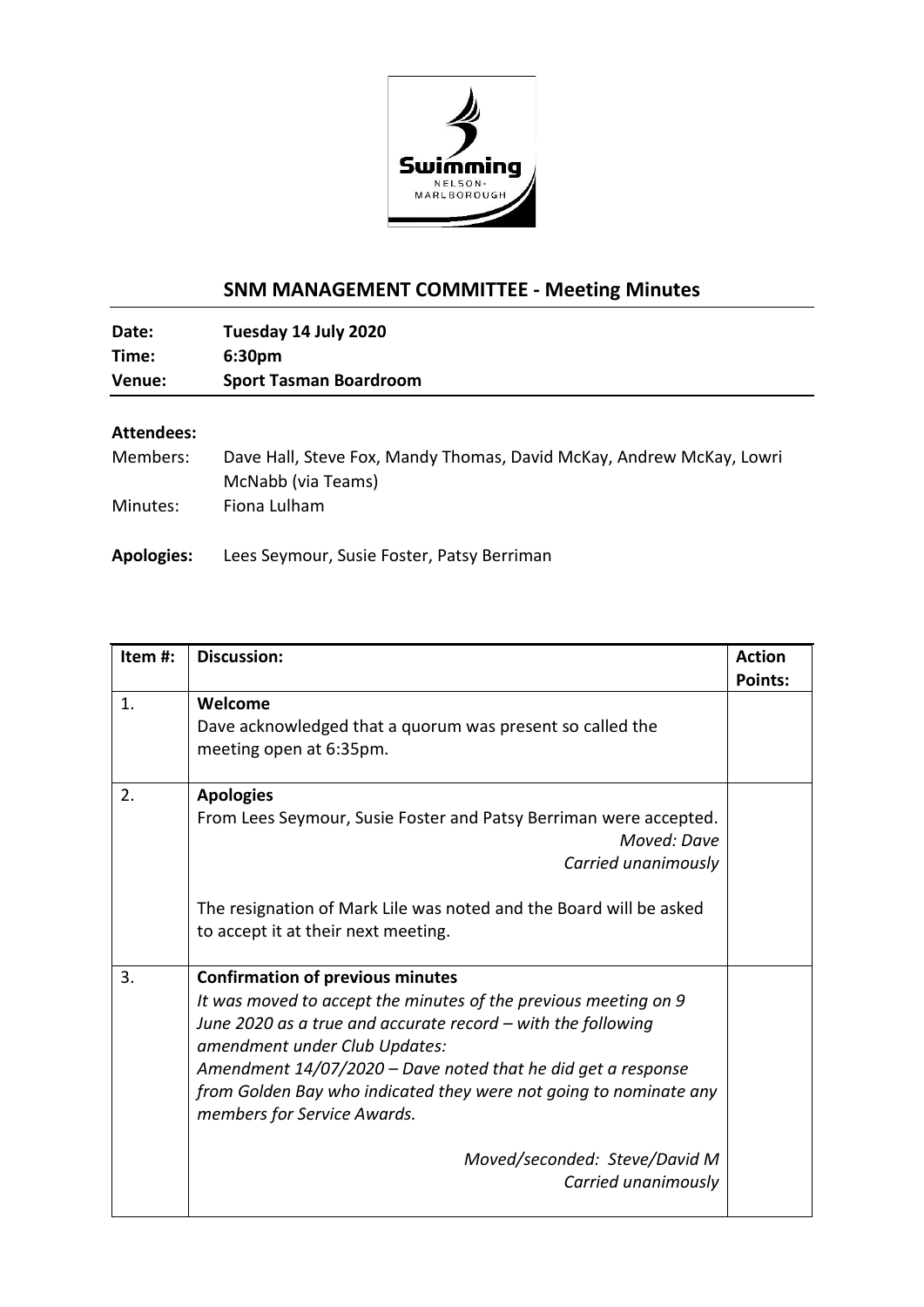| 4.  | <b>Matters Arising &amp; Tasks</b>                                 |  |
|-----|--------------------------------------------------------------------|--|
|     | Updated - see attached                                             |  |
|     |                                                                    |  |
|     | Decisions resulting from Matters Arising:                          |  |
|     | It was agreed that SNM pay 25% of the cost of the Tasman           |  |
|     | storage (equal to \$471.00 pa) to be invoiced annually.            |  |
|     | Moved/seconded: Andew/Dave H                                       |  |
|     | Carried unanimously                                                |  |
|     | To be approved by the Board                                        |  |
|     |                                                                    |  |
| 5.  | <b>Chair Report</b>                                                |  |
|     | Dave's report was tabled as read.                                  |  |
|     |                                                                    |  |
|     | AGM 08/08/2020:                                                    |  |
|     | 3 vacant positions on the Board. Andrew McKay from                 |  |
|     | Waimea has agreed to stand for the position of Treasurer;          |  |
|     | Blenheim is planning on putting forward a nomination for a         |  |
|     | position.                                                          |  |
|     | Swimmer's Fund:                                                    |  |
|     | It was agreed to top up the Swimmer's Fund by \$700.00 to          |  |
|     | support the 2020 applicants.                                       |  |
|     | Moved/seconded: David M/Steve                                      |  |
|     | Carried unanimously                                                |  |
|     |                                                                    |  |
| 6.  | <b>Strategic Plan/KPI Implementation</b>                           |  |
|     | No report.                                                         |  |
|     |                                                                    |  |
| 7.  | <b>Health &amp; Safety, Child Protection</b>                       |  |
|     | Nothing to report this month - Lowri is waiting on the finalised   |  |
|     | documentation from SNZ. When this is received, she will distribute |  |
|     | to all clubs.                                                      |  |
|     |                                                                    |  |
| 8.  | <b>Secretary Report</b>                                            |  |
|     | Fiona's report was tabled as read.                                 |  |
|     |                                                                    |  |
| 9.  | <b>Treasurer Report</b>                                            |  |
|     | No report.                                                         |  |
|     |                                                                    |  |
| 10. | <b>Registrar Report</b>                                            |  |
|     | Patsy was not available to attend, but prior to the meeting she    |  |
|     | requested the following:                                           |  |
|     | To note that the Meet Calendar has been sent to the Board          |  |
|     | for approval.                                                      |  |
|     | The Tasman Secondary School Champs flier needs urgent              |  |
|     | approval from the MC.                                              |  |
|     |                                                                    |  |
|     | Decision:                                                          |  |
|     | It was moved to approve the meet flyer for the Tasman Secondary    |  |
|     | Schools Champs with amendments as agreed, including date change    |  |
|     | from Saturday 15 to Sunday 16 August.                              |  |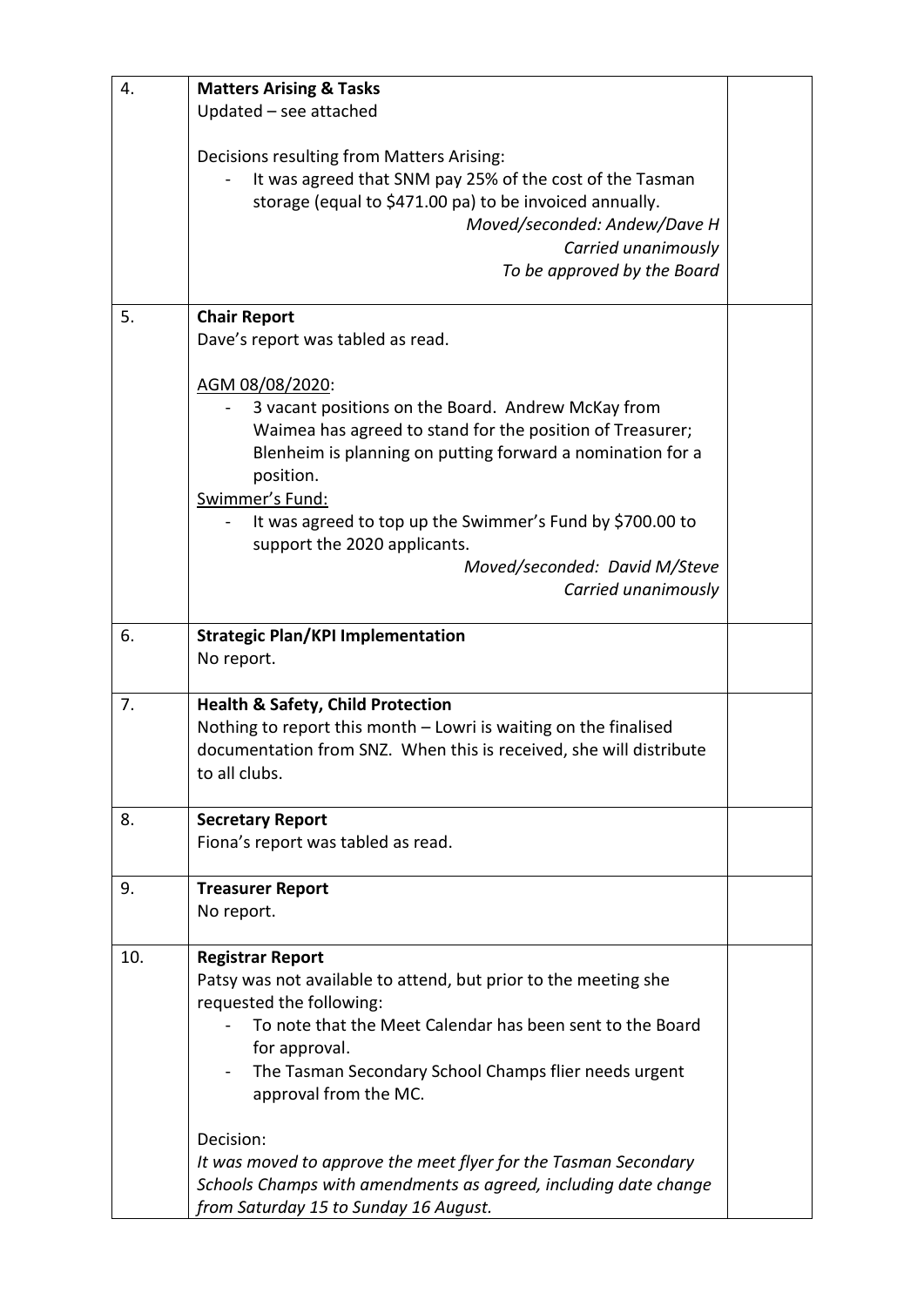|     | Moved: Dave                                                                                                                                                                                                                                                                                                                                                                                                                                                                                                                    |    |
|-----|--------------------------------------------------------------------------------------------------------------------------------------------------------------------------------------------------------------------------------------------------------------------------------------------------------------------------------------------------------------------------------------------------------------------------------------------------------------------------------------------------------------------------------|----|
|     | Carried unanimously                                                                                                                                                                                                                                                                                                                                                                                                                                                                                                            |    |
| 11. | <b>Publicity/Communication Report</b><br>Nothing to report.                                                                                                                                                                                                                                                                                                                                                                                                                                                                    |    |
| 12. | <b>Funding Report</b><br>E-Resolution to ratify:<br>It was moved to ratify the e-resolution of 14 June to apply to Pelorus<br>Trust for \$2,000 to contribute towards the lane hire costs of the SNM<br><b>Short Course Champs.</b><br>Moved: Dave<br>Carried unanimously                                                                                                                                                                                                                                                      |    |
|     | BSC is purchasing 6 new touchpads. SNM to apply for funding for 4<br>additional touchpads to make up a set of 10. Fiona to liaise with<br>Lowri.<br>Decision:<br>It was moved to apply for funding for 4 touchpads. Funder and<br>amount to be confirmed.<br>Moved: Dave<br>Carried unanimously                                                                                                                                                                                                                                | AP |
| 13. | <b>SNZ Liaison Report</b><br>Chair Level: As discussed in Chair Report.<br>Administration Level: Next meeting Thursday 16/07/2020                                                                                                                                                                                                                                                                                                                                                                                              |    |
| 14. | <b>Technical Update</b><br>Verbal report from Steve.<br>Melinda Baigent is also doing the training for Officials to better<br>understand the regulations for para-swimmers (along with Steve and<br>Dave). The training is delivered on-line.                                                                                                                                                                                                                                                                                  |    |
| 15. | <b>Coaching Report</b><br>No report.                                                                                                                                                                                                                                                                                                                                                                                                                                                                                           |    |
| 16. | <b>Club Updates</b><br>Blenheim Swim Club - Lowri asked that all clubs are aware that<br>there will be no late entries for the SNM Short Course Champs.<br>Swimmers must be financial before they can enter so please do not<br>leave this to the last minute.<br>Tasman Swim Club - Mandy asked that the deadline for relays for<br>SNM Short Course Champs be extended for one day. She will liaise<br>with Patsy around this.<br>Waimea Swim Club - Nothing to report.<br>Nelson South – AGM being held this coming Sunday. |    |
| 17. | <b>General Business</b>                                                                                                                                                                                                                                                                                                                                                                                                                                                                                                        |    |